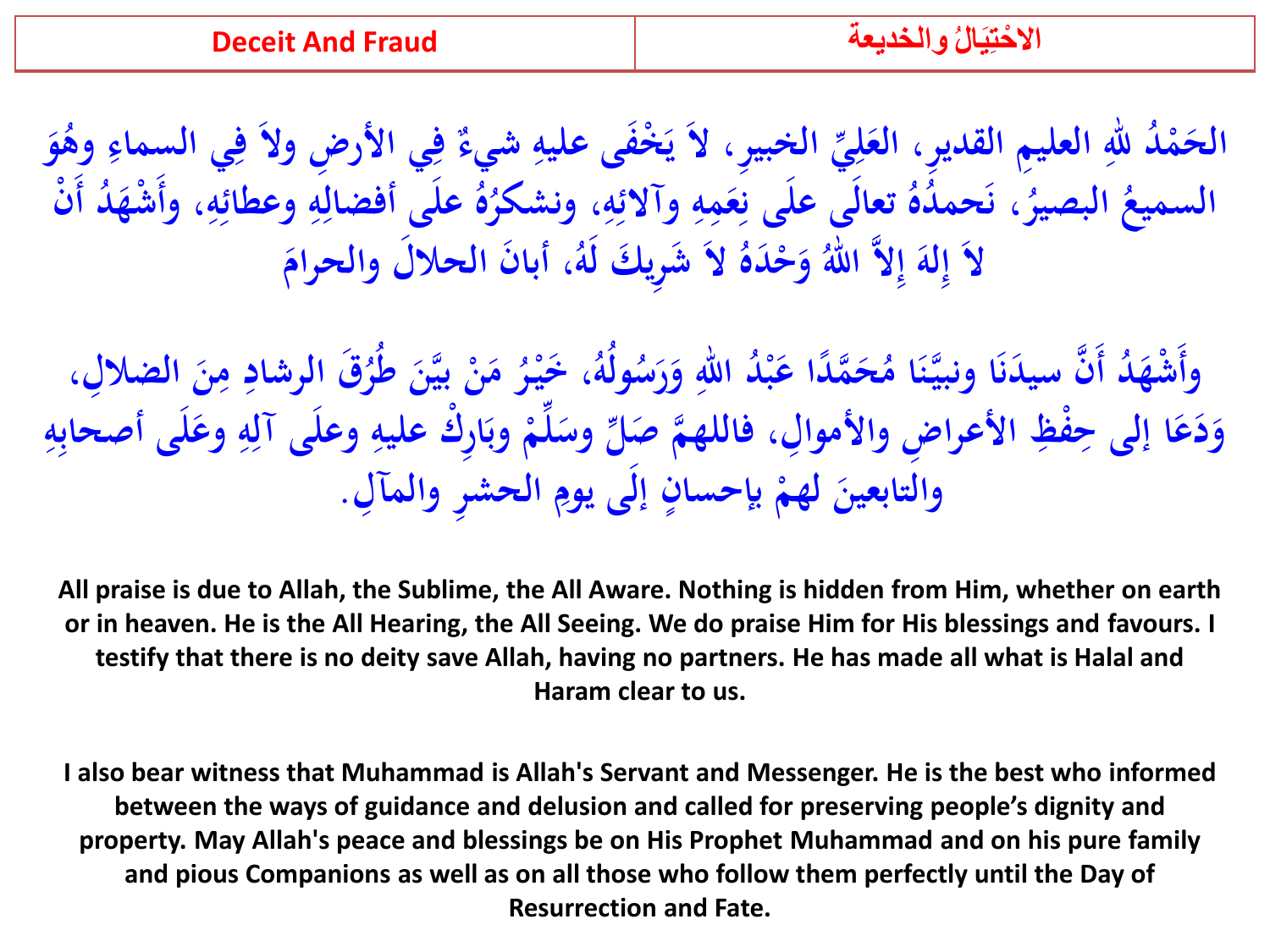**َ** يَا أَيُّهَا الَّذِينَ آمَنُوا اتَّقُوا اللَّهَ وَكُونُوا مَعَ الصَّادِقِينَ **َ َ َ َ َ َ ي َ** ا **يا: َ ِ**

**O you who have believed, fear Allah and be with those who are true. (9:119)**

ا أَيُّهَا الَّذِينَ آمَنُوا لاَ تَأْكُلُوا أَمْوَالَكُمْ بَيْنَكُمْ بِالْبَاطِلِ **ياءِ** ا **يا: َ َ َ ي َ َ ْ ب ْ َ ْ َ ْ َ ْ** ِ<br>ب **ب**<br>۶

**O you who have believed, do not consume one another's wealth unjustly. (3:29)**

**انِ ْط شي ِت ال َّ و ُ خط ُ وا َ ا َ ُ** ُّ كُلُوا مِمَّا فِي الأَرْضِ حَلالاً طَيِّباً وَلا تَتَّبِعُ<br>وَمَنْ الْمُسْتَمَّةِ عَلَيْهِمْ مَنْ الْمُسْتَمَرِ **↓ ُ ً َ** ا<br>ما **َ ِ ِ َّاس ا الن ُّ ه ا أ َ ي َ ياءِ** ا را<br>با **و دٌّ ُ َ ع َ ُكم ُ و َّ ْ ل ن ِ إ ٌ ين ب </del> ُ م**

**O mankind, eat from whatever is on earth [that is] lawful and good and do not follow the footsteps of Satan. Indeed, he is to you a clear enemy. (2:18)**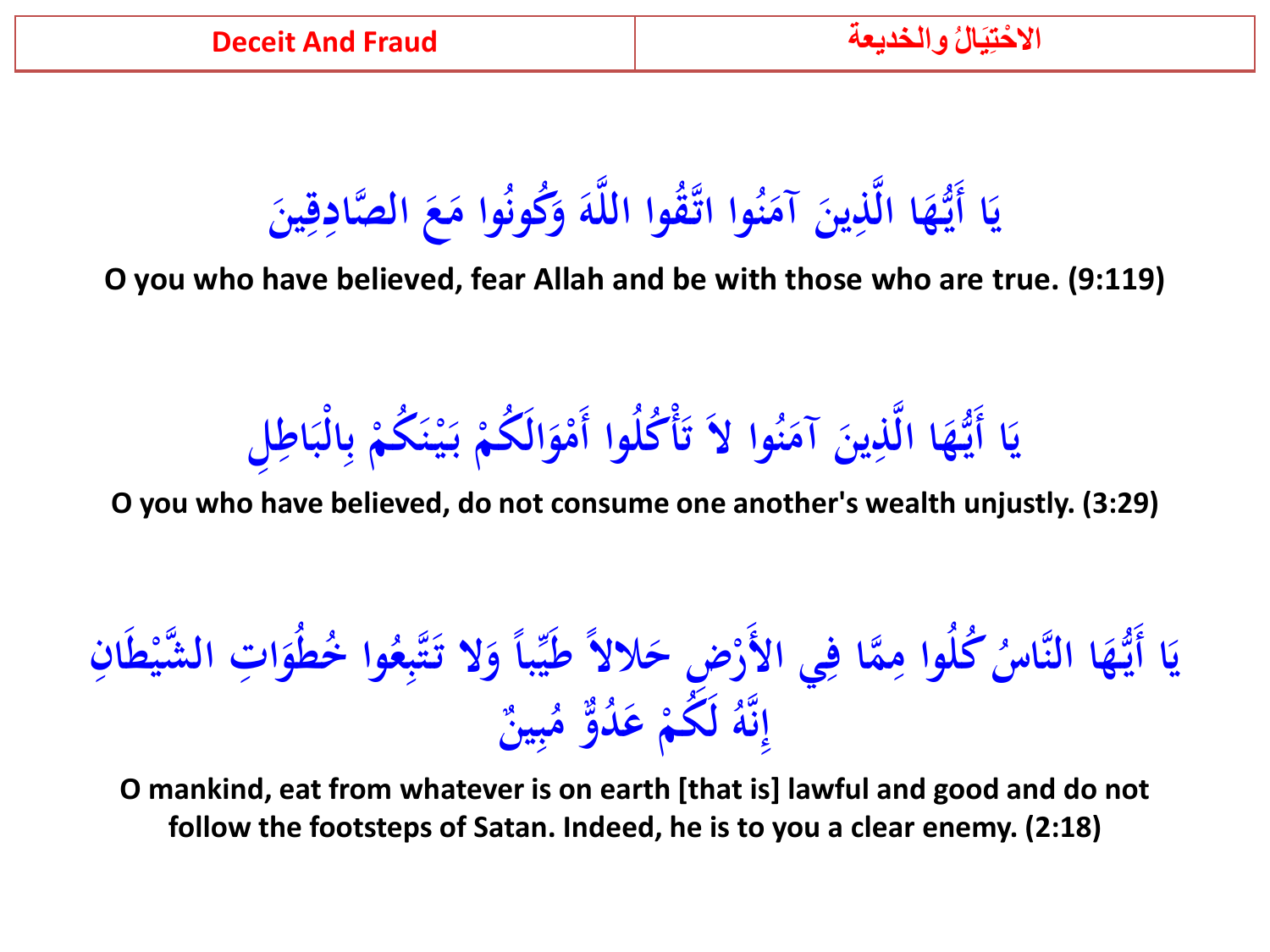$\mathcal{L}$ مُونَ أَهْلاً وَلاَ مَ<br>أَحَمُّ مُزَارِدًا وَ و<br>. النَّارِ خَمْسَةٌ الضَّعِيفُ الَّذِي لاَ زَبْرَ لَهُ الَّذِينَ هُمْ فِيكُمْ تَبَعًا لاَ يَتْبَعُ<br>إِذْ أَنْهُ إِنَّهُ إِلَيْهِ إِنْ يَتَّ الذَّيَنَ إِنَّهُ يَهْ وَإِنْهَا وَ الْإِنَّةُ وَ الْإِنَّةُ وَ الزَّ بر<br>ا :<br>;<br>; ه<br>تم يا<br>. و<br>م  $\ddot{\cdot}$ رّ<br>ح ْ ي ِ م<br>و  $\ddot{\phantom{0}}$ ر<br>ا اب<br>د ز<br>. ي ِ  $\frac{1}{\sqrt{2}}$ وَأَهْلُ النَّارِ خَمْسَةٌ الضَّعِيفُ الَّذِي لاَ زَبْرَ لَهُ الَّذِينَ هُمْ فِيكُمْ تَبَعًا لاَ يَتْبَعُونَ أَهْلاً وَلاَ مَالاً وَالْخَائِنُ<br>الَّذِي لاَ مَنْهُ مَا لَهُ ما َ يُّ مَانْ دَقِّ الدَّ بَمَانَهُ مَ جُلاً مُعْ و<br>اا وَالْخَائِنُ<br>عَقْوْنِ بَيْرَ ِ<br>لگ َ .<br>-<br>-'<br>وَلاَ يُمْسِي إِلاَّ وَهُوَ يُخَادِعُكَ عَنْ<br>\* : إِمْرَاْتُ عَنْ الْمُجْمَعَةِ <u>با</u> َ َ و<br>پ ح<br>ا و لاَ يُصْبِحُ<br>إِحْمَانِ يَصْبِحُ ل وَإِنْ دَقَّ إِلاَّ خَانَهُ وَرَجُهُ<br>رَأَا وَ يَزَيَّجُ الْهُ ذَارَ أَ َ م<br>و  $\overline{\phantom{a}}$  $\int$ إ ہ<br>پر  $\sum_{i=1}^{\infty}$ الَّذِي لاَ يَخْفَى لَهُ طَمَعٌ وَإِنْ دَقَّ إِلاَّ خَانَهُ وَرَجُلٌ لاَ يُصْبِحُ وَلاَ يُمْسِي إِلاَّ وَهُوَ يُخَادِعُكَ عَنْ أَهْلِكَ<br>الَّذِي لاَ يَخْفَى لَهُ طَمَعٌ وَإِنْ دَقَّ إِلاَّ خَانَهُ وَرَجُلٌ لاَ يُصْبِحُ وَل  $\boldsymbol{\mathsf{A}}$ ِّ ِ **م** وَمَالِكَ<br>. ِ  $\mathcal{L}$ و<br>ا ُ الْفُحَّاشُ اب<br>ا وَذَكَّرَ الْبُخْلَ أَوِ الْكَذِبَ وَالشَّنْظِيرُ<br>وَذَكَّرَ الْبُخْلَ أَوِ الْكَذِبَ وَالشَّنْظِيرُ و<br>-ِ ِ<br>. ر<br>.. َ

The inmates of Hell are five: the weak who lack power to (avoid evil), the (carefree) who pursue everything, and who do not have any care for their family or for their wealth. And those dishonest whose greed cannot be concealed even in the case of minor things. And the third. who betray you morning and evening, in regard to your family and your property. He also made a mention of the miser and the liar and those who are in the habit of abusing people and using obscene and foul language. (Sahih Muslim)

عَلَيْكُمْ بِالصِّدْقِ، فَإِنَّ الصِّدْقَ يَهْدِي إِلَى الْبِرِّ، وَإِنَّ الْبِرَّ يَهْدِي إِلَى الْجُنَّةِ، وَمَا يَزَالُ الرَّجُلُ يَصْدُقُ<br>بَهَ جَسِم الصَّاْفَي جَةً مِجْهَ سِيءٌ؟ اللَّه مِي إِنَّي أَيَّاكُ وَالْأَكَان ا ز<br>. ید<br>ر **م**<br>. َ <u>بة</u>  $\int$ ∫<br>⊶ ە م یا:<br>ا  $\int$ إ َ  $\int$ ِ **ام** یا<br>ا ا ِّفْ ِ<br>ب ب ا<br>ا **ابر**<br>ب ى<br>ئە ي ل م<br>أ ج ديكْتَبَ عِنْدَ اللَّهِ صِدِّيقًا، وَإِيَّا كُمْ وَالْكَذِبَ، فَإِنَّ الْكَذِبَ يَهْدِي إِلَى الْهِ<br>ديمَ عِنْدَ اللَّهِ صِدِّيقًا، وَإِيَّا كُمْ وَالْكَذِبَ، فَإِنَّ الْكَذِبَ يَهْدِي إِلَى الْهِ  $\int$ ِ ىم<br>« يا<br>.  $\frac{1}{2}$ ا ف<br>أ ِ<br>ِ و<br>. ْ يتا<br>ويا ہر<br>ا إ َ .<br>م ل<br>ر ه<br>. ।<br>द وَيَتَحَرَّىٰ اَلصَّدْقُ حَتَّى يُكْتَبَ عِنْدَ اللَّهِ صَدِّيقًا، وَإِيَّاكُمْ وَالْكَذِبَ، فَإِنَّ الْكَذِبَ يَهْدِي إِلَى الْفُجُورِ،<br>سِدِی الْفُرُسِ وَ سِدِدِ اللَّهِ سَدِيدِ سَارُ الصَّامِ تَحْزُنِهُمْ سِرَبَہُ، وَلَ َ م<br>ا ، ت یا<br>: َ پر<br>آھ و<br>ججر<br>تة .<br>يُكْتَبَ عِنْدَ ال<sub>ِ</sub> ل<br>ا ه<br>نم َ بُّ، وَيَتَحَرَّى الْكَذِبَ حَتَّى يُّ َ ِ َ ت یا<br>: َ ُکذِبُ<br>ُاُُگُّا ِ ا<br>مان<br>مان ر<br>نق  $\frac{c}{c}$ ل **ء** ورَ يَهْدِيَ إِلَى النَّارِ، وَمَا يَزَالُ الرَّجُ ا َ يا<br>.  $\mathbf{A}$ َ  $\int$ ِ **e** يا<br>.  $\lambda$ **م** وَإِنَّ الْفُجُورَ يَهْدِيَ إِلَى النَّارِ، وَمَا يَزَالُ الرَّجُلُ يَكْذِبُ، وَيَتَحَرَّى اَلْكَذِبَ حَتَّى يُكْتَبَ عِنْدَ اللَّهِ  $\int$ إ َ ر<br>ِم ا ذاب َّ َك ب<br>،

It is obligatory for you to tell the truth, for truth leads to virtue and virtue leads to Paradise, and the man who continues to speak the truth and endeavours to tell the truth is eventually recorded as truthful with Allah, and beware of telling of a lie for telling of a lie leads to obscenity and obscenity leads to Hell-Fire, and the person who keeps telling lies and endeavours to tell a lie is recorded as a liar with Allah. (Sahih Muslim)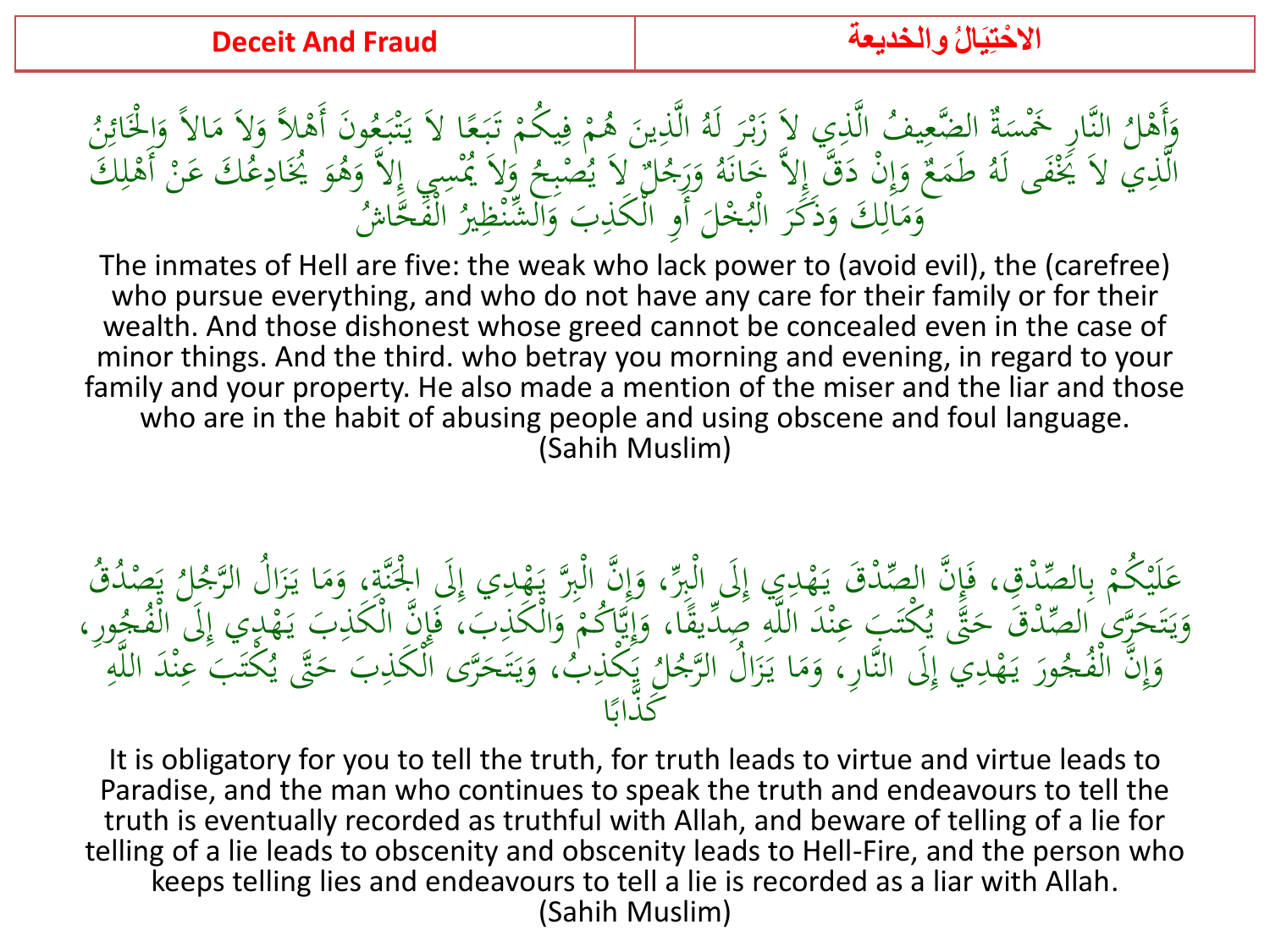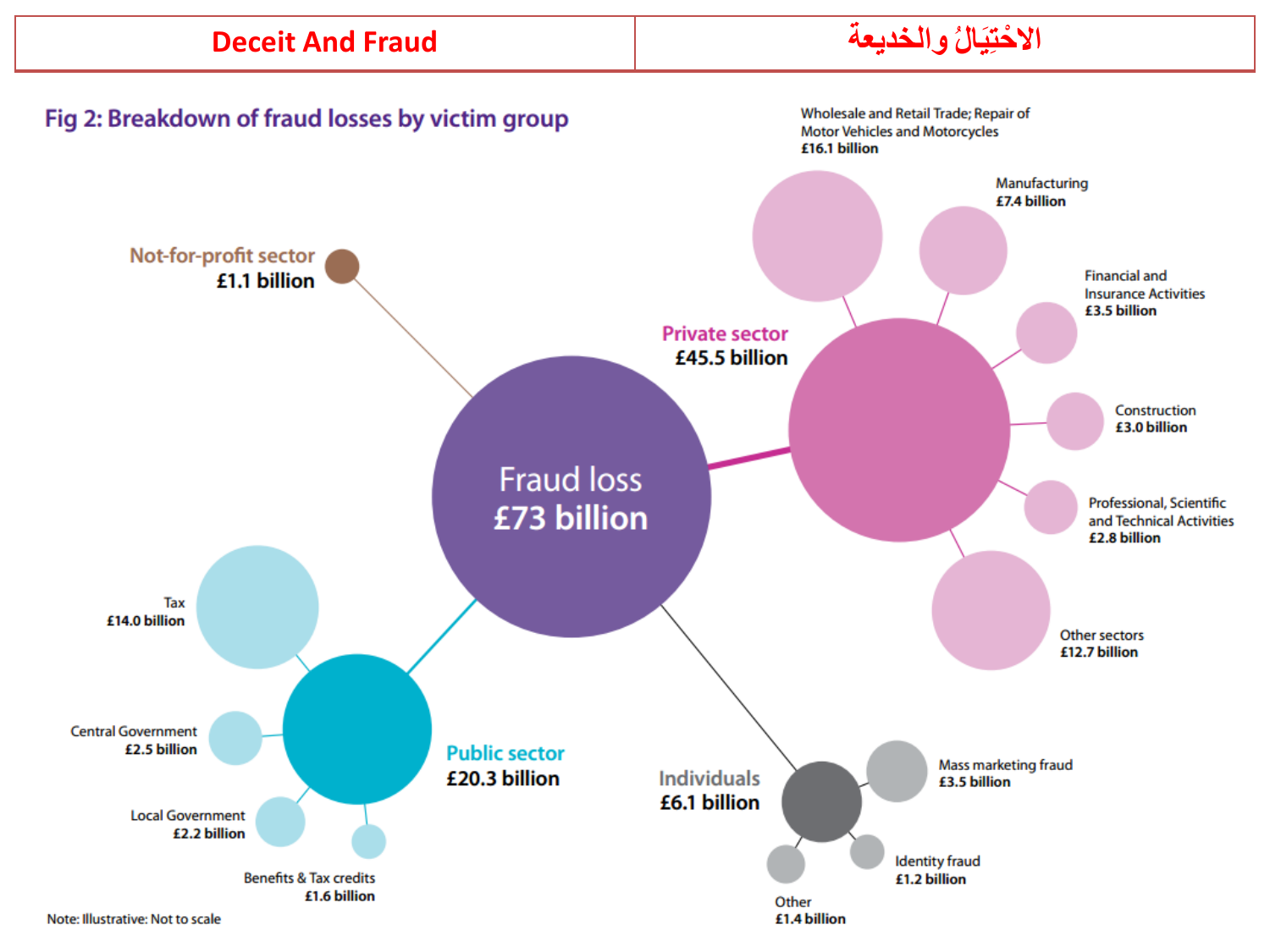- Tax =  $f14$  Billion
- Benefits £2 Billion
- Council Tax = £131 Million
- Tax Credit = 380 Million
- TV License = £202 Million
- Payroll = £181 Million
- NHS = £158 Million
- Housing = £900 Million
- Insurance  $=$  £2.1 Billion
- Mortgage = £1 Billion
- Credit Card = £341 Million
- Charity =  $£1.1$  Billion
- Food =  $£1.8$  Billion
- UK Population 64 Million
- UK Fraud 73 Billion
- £114,0625 P/P, P/A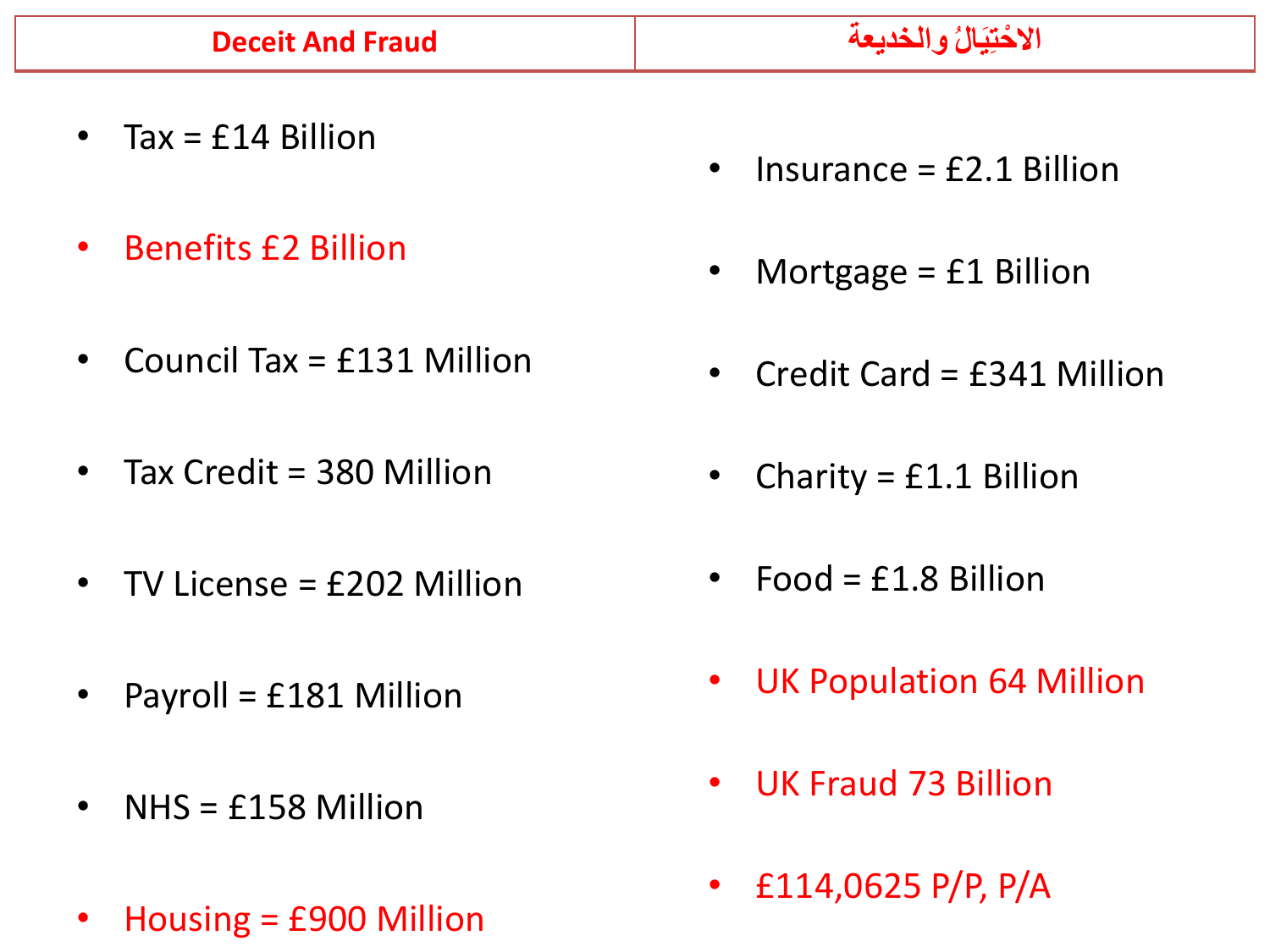ِرهِ م **ه**<br>. **گ** َسْأَلَ عَنْ خَمْسٍ عَنْ عُمْ<br>فَيَقْدَمَتْهُمْ اب<br>ا  $\overline{a}$ **ابر** د<br>أد **بہ**<br>ب ي<br>. ولُ قَدَمَا ابْنِ آدَمَ يَوْمَ الْقِيَامَةِ مِنْ عِنْدِ رَبِّهِ حَتَّى يُّهِ<br>يَهُ ہ<br>ِ∘ ِ بع المعر ل<br>ن  $\frac{1}{2}$ ه<br>.<br>. ا بي المسلمان<br>المسلمان<br>المسلمان  $\mathbf{A}$ <u>بة</u>  $\mathcal{A}$  $\ddot{\ddot{\cdot}}$ ي  $\ddot{a}$ </sub>ا مُ **م** يا<br>. م ا<br>ا <u>ب</u><br>.  $\mathcal{A}$ لاَ تَزُّوْ  $\overline{\phantom{0}}$ ل وَمَاذَا عَمِ  $\mathcal{A}$ َ وَفِيمَ أَنْفَقَهُ <u>ز</u>  $\mathfrak{g}$  $\frac{1}{2}$ َ ام<br>ا وَمَالِهِ مِنْ أَيْنَ اكْتَسَبَهُ  $\ddot{\cdot}$ بر  $\overline{a}$ ا  $\ddot{\phantom{0}}$ يا:<br>. ن<br>.<br>.  $\mathbf{A}$ ِ ِ  $\mathcal{A}$ َ وَعَنْ شَبَابِهِ فِيمَا أَبْلاَهُ  $\blacktriangle$  $\frac{1}{2}$ ِ ِ<br>ب  $\ddot{\cdot}$ َ ُ فِيمَا أَفْنَاهُ  $\frac{1}{2}$ ن ْ  $\triangle$  $\frac{1}{2}$ فِيمَا عَلِمَ  $\blacktriangle$  $\ddot{\bullet}$  $\mathfrak{g}$  $\overline{\mathfrak{l}}$ **ک** 

"The feet of the son of Adam shall not move from before his Lord on the Day of Judgement, until he is asked about five things: about his life and what he did with it, about his youth and where he wore it out, about his wealth and how he earned it and where spent it upon, and what he did with what he knew." (Sunan at-Tirmidhi)

-------------------------------------------------------------------------------------------------------------------

- Imam Ghazzali  $\omega$  mentions that there are many characteristics of a human but there are four major aspects for his evil actions;
- Lordship arrogance, pride, love of praise, honour, elevation
- Satanic jealousy, envy, scrooge, deceit, deception, fraud, hypocrisy and destruction
- Animalistic desire, greed, whims, fornication, theft, opportunity
- Evil anger, hatred, attack, murder, beat, usurp wealth, denial